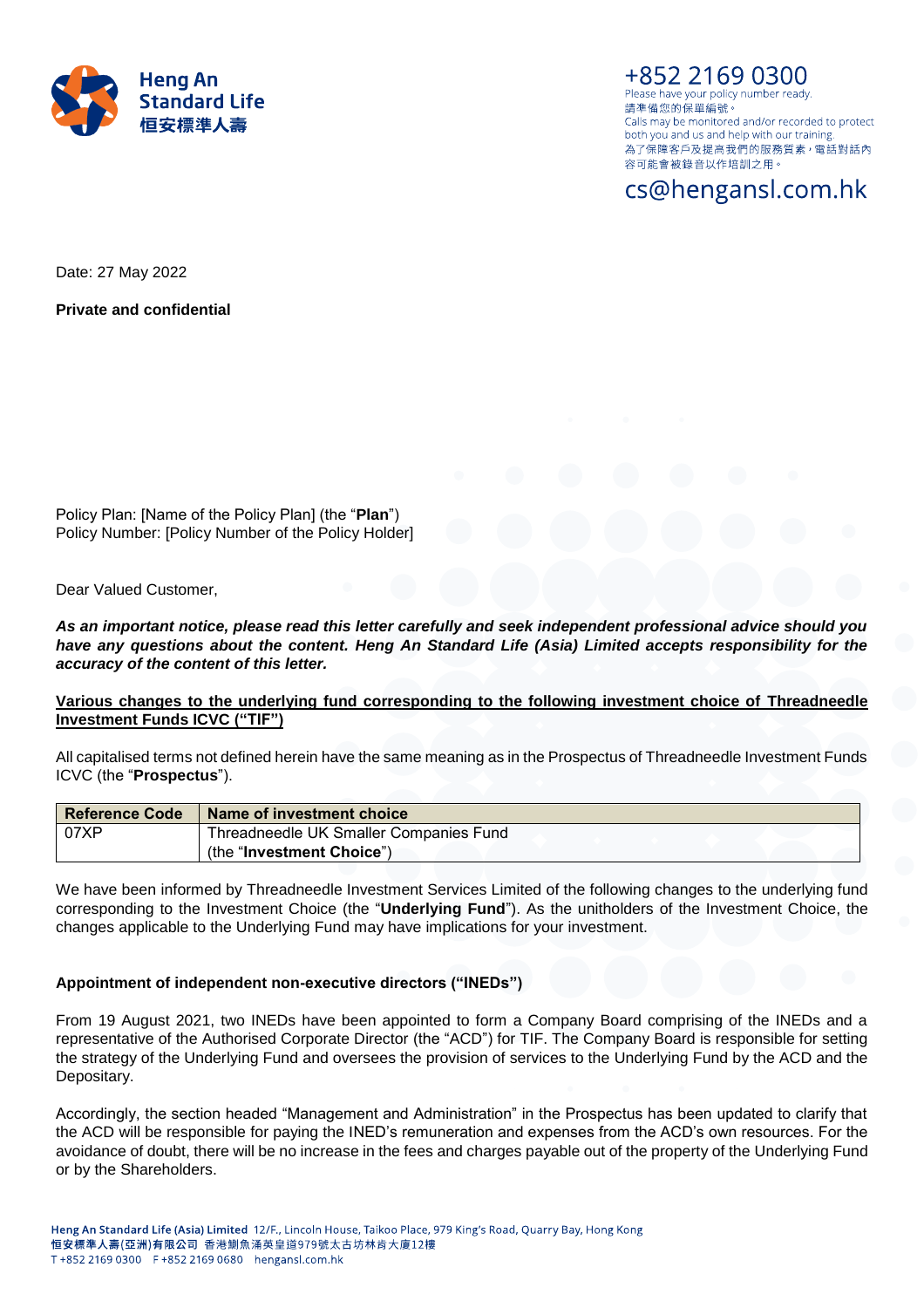# **Updates to the Instrument of Incorporation**

The Instrument of Incorporation of the Underlying Fund has been updated with effect from 25 October 2021 to contain miscellaneous updates, including but not limited to increasing the maximum number of Directors of TIF from one to three.

# **Other enhancement and miscellaneous updates**

The Hong Kong offering documents of the Underlying Fund ("**Hong Kong offering documents**") has also been updated to contain other enhancement of disclosures and miscellaneous updates, including but not limited to the addition of "Sustainability Risk Assessment" and "Sustainability Risk Integration" in the section headed "Risk factors" in the Prospectus, the enhanced disclosures in the section headed "Conflicts of Interest" and "Directory" in the Prospectus, and the addition of latest ongoing charges figures and past performance information. Please refer to the Hong Kong offering documents for further details.

These changes will not affect the way the Underlying Fund is managed nor change the risk profile of the Underlying Fund.

Updated version of the Hong Kong offering documents will reflect the changes detailed above and will be available on the website www.columbiathreadneedle.com<sup>1</sup> in due course.

## **Actions to take**

 $\overline{a}$ 

You do not have to take any action if you wish to remain invested in the Investments Choices regardless of the above change. Otherwise you may wish to consider switching the units of the Investments Choices or redirect future regular premiums/contributions (if applicable) to other investment choice(s) through the usual application procedure. No switching fee(s) will be incurred under the current fee structure of your policy.

Investment involves risks. For details regarding the Plan, the investment choices available under the Plan and the underlying funds corresponding to such investment choices (including, without limitation, the investment objectives and policies, risk factors and charges), please refer to the latest offering documents of the Plan (in particular the document named "Investment Choices Brochure") and the offering documents of the underlying funds, all of which are available from us upon request and free of charge. You may also visit our website a[t www.hengansl.com.hk](http://www.hengansl.com.hk/) for investment choices details.

Should you have any queries, please contact your Financial Adviser or our Customer Service Hotline on +852 2169 0300 or email us at [cs@hengansl.com.hk.](mailto:cs@hengansl.com.hk)

Yours faithfully, Customer Service Department Heng An Standard Life (Asia) Limited

<sup>&</sup>lt;sup>1</sup> Please note that this website has not been reviewed by the SFC. The website is not specifically directed to Hong Kong residents and may contain information which respect to non-SFC authorised funds of the Companies which are not available for public offering in Hong Kong.